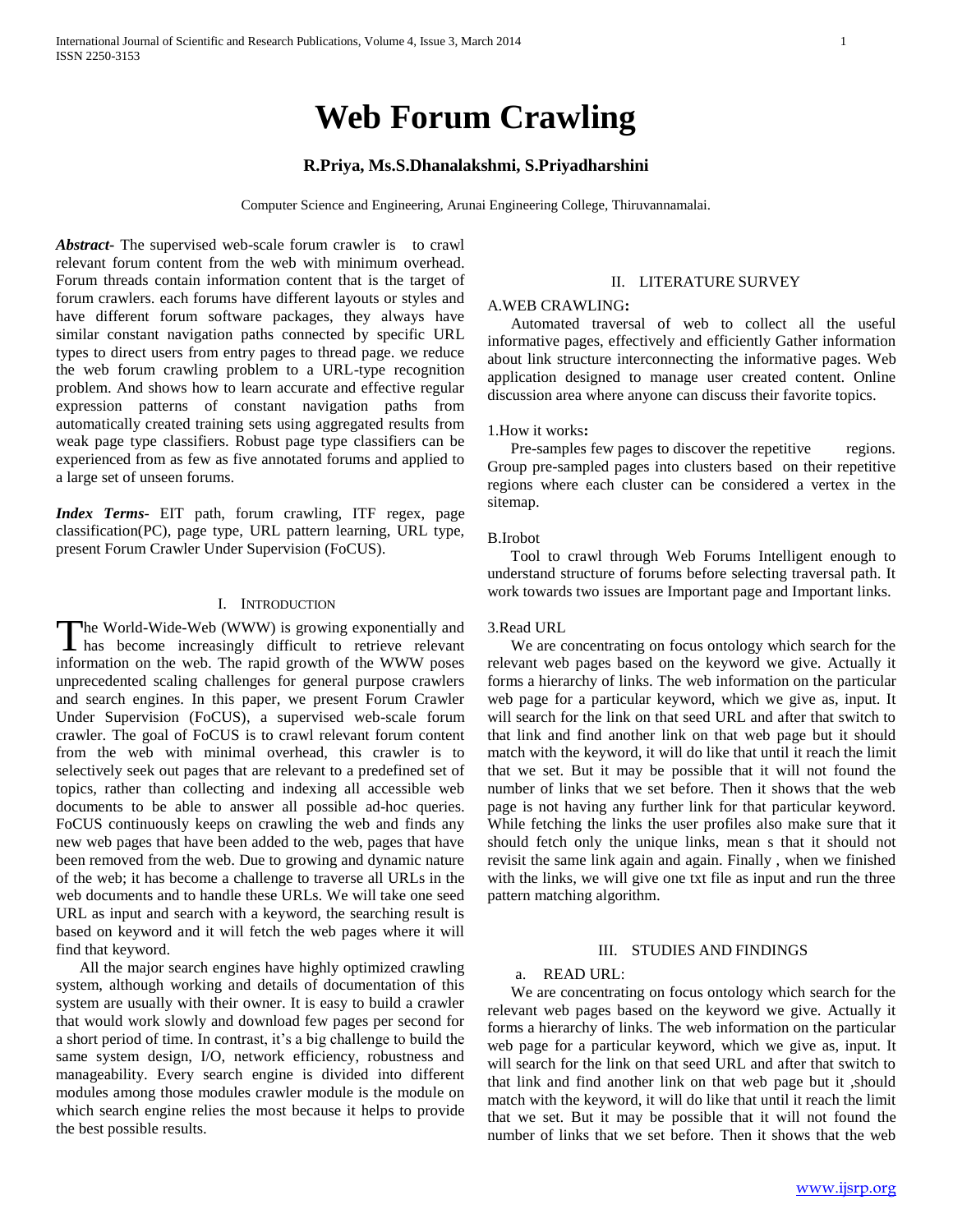page is not having any further link for that particular keyword. While fetching the links the user profiles also make sure that it should fetch only the unique links, mean s that it should not revisit the same link again and again. Finally , when we finished with the links, we will give one txt file as input and run the three pattern matching algorithm.

#### **b.** PATTERN RECOGNITION:

 Here with pattern we mean only text. Pattern matching is used for syntax analysis. When we compare pattern matching with regular expressions then we will find that patterns are more powerful, but slower in matching. A pattern is a character string. All keywords can be written in both the upper and lower cases. A pattern expression consists of atoms bound by unary and binary operators. Spaces and tabs can be used to separate keywords. Text mining is an important step of knowledge discovery process. It is used to extract hidden information from notstructured or semi-structured data. This aspect is fundamental because much of the web information is semi-structured due to the nested structure of HTML code, much of the web information is linked, and much of the web information is redundant. Web text mining helps whole knowledge mining process of mining, extraction and integration of useful data, information and knowledge from the web page content. Pattern recognition is applied on the web information like this , When we start the retrieval it will give me the links related to the keyword. It will then read the web pages that are extracted from the links and while it will read the web page it will extract only the content. Here content means only the text that is available on the web page. It should not include images, tags, and buttons. The extracted content should be stored in some file. But it should not include any HTML tags.

#### c. IDENTIFICATION PROCESS:

 This process will identify the required urn is whether right kind of link or wrong kind link. It will identify the url, protocol link also for retrieve the relevant web page for user requesting. It's used to omit bad urls while user requesting web pages. Bad urls are identified by pattern of protocol occur on the relevant web pages on the server side.

#### d. DOWNLOADING PROCESS:

 After completion of all process the downloading will started. It will start to downloading requesting url link of users need. After three checking process only it will downloaded the relevant link for users request. It will working efficiently to users, the requested link will retrieve.

### e. INDEX URL AND THREAD URL TRAINING SETS:

 Recall that an index URL is a URL that is on an entry or index page; its destination page is another index page; its anchor text is the board title of its destination page. A thread URL is a URL that is on an index page; its destination page is a thread page; its anchor text is the thread title of its destination page. We also note that the only way to distinguish index URLs from thread URLs is the type of their destination pages. Therefore, we need a method to decide the page type of a destination page.The index pages and thread pages each have their own typical layouts. Usually, an index page has many narrow records, relatively long anchor text, and short plain text; while a thread page has a few large records Each post has a very long text block and relatively short anchor text. An index page or a thread page always has a timestamp field in each record, but the timestamp order in the two types of pages are reversed: the timestamps are typically in descending order in an index page while they are in ascending order in a thread page.



IV. RELATED WORK

# A.Evaluations of FoCUS Modules

*Evaluation of Index/Thread URL Detection* To build page classifiers, we manual selected five index pages, five thread pages, and five other pages from each of the 40 forums and extracted the features. Results of Entry URL

Discovery manually selected 10 index pages, 10 thread pages, and 10 other pages from each of the 160 forums. This is called 10-Page/160 test set. We then ran Index/Thread URL Detection module described "Index URL and Thread URL Training Sets" in Section 4.3.1 on the 10-Page/160 test set and manually checked the detected URLs. Note that we computed the results at page level not at individual URL level since we applied a majority voting procedure.